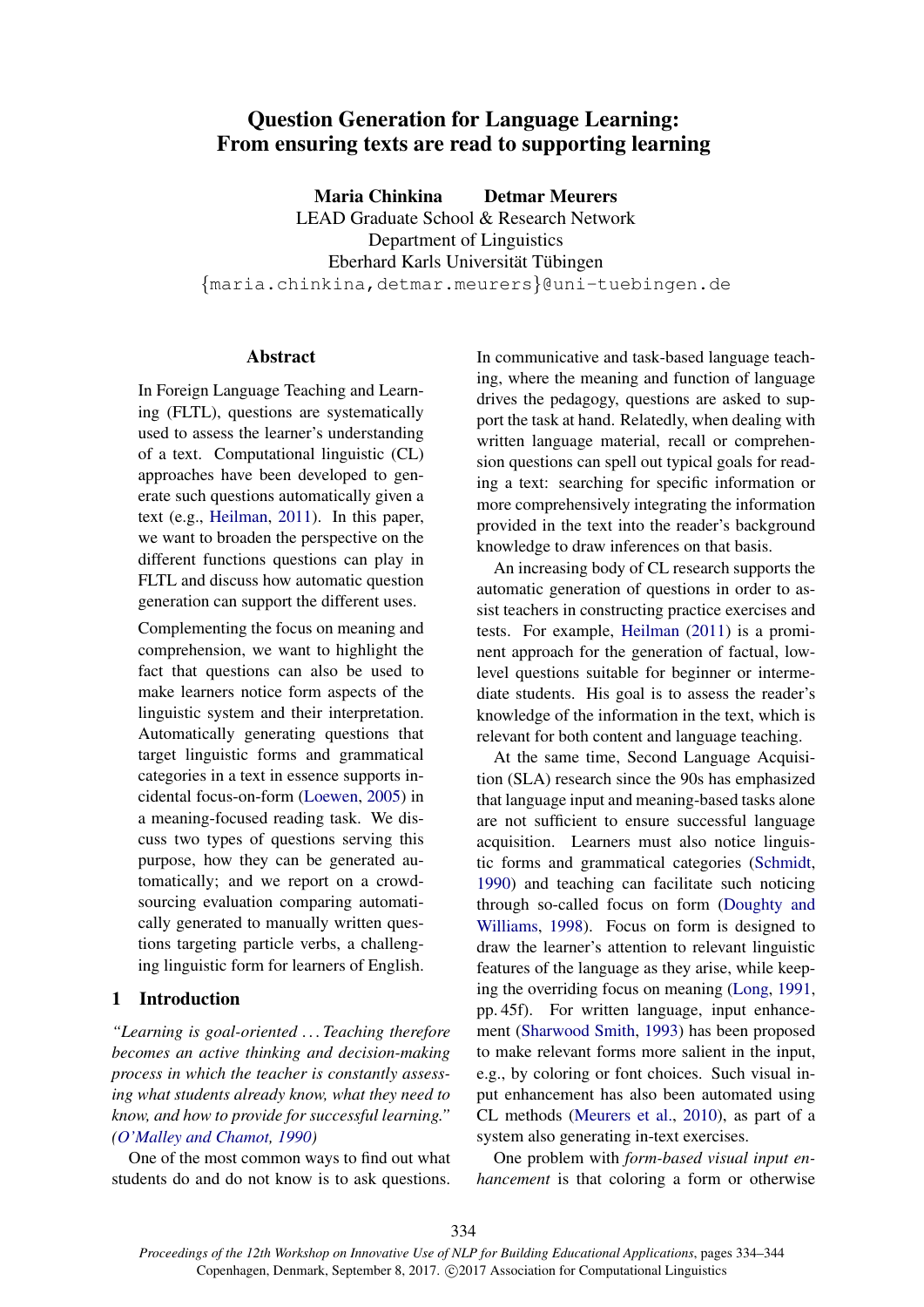making it visually more salient neither ensures that it is noticed and cognitively processed more thoroughly nor do we know which aspect of that form the reader will notice and how it is interpreted. For example, coloring the form *has been raining* in a text may draw the reader's attention to any aspect of those forms (e.g., number or length of the words, or the *-ing* suffix of the last word), and noticing the form does not necessarily map it to its present perfect continuous interpretation.

In this paper, we propose another option for providing input enhancement, *functionally-driven input enhancement*. Concretely, we propose to generate two types of questions creating a functional need to process the targeted linguistic features. The first type of questions we generate are content questions about the clause containing the targeted form. So these questions are like Heilman's factual questions, but they are targeting sentences containing particular linguistic features to be acquired. To answer such questions, the learner must process form and meaning of the clause, ensuring increased activation of the targeted form. The goal of these questions is to ensure more exposure to the forms, so we will refer to them as *form exposure questions*.

The second type of functionally-driven input enhancement is designed to also ensure interpretation of the targeted form. For this, the nature of the question that is generated must be changed from asking about the content of the text to asking about the interpretation of the form being targeted. In the spirit of the concept questions of Workman (2008), we will refer to such questions as *grammar concept questions*.

The goal of this paper is to combine insights from SLA research with CL techniques to explore new options for question generation in support of language learning. In section 2, we first characterize the overall spectrum of questions we consider to be of relevance to FLTL, from supporting communication via ensuring texts are read to supporting learning of linguistic forms and their function. Section 3.1 then surveys the computational linguistic work on automatic question generation, which has focused on the content-side of the spectrum. Section 3.2 spells out the SLA background needed to motivate our research on question generation targeting linguistic forms and their interpretation. In section 4 we then present the question generation approach we developed, mostly

concentrating on the two new types of questions designed to provide functionally-driven input enhancement. For such questions to be effective, they must be reasonably well-formed and answerable, so in section 5 we present the results from a crowd sourcing experiment we conducted to evaluate whether the automatically generated form exposure questions are comparable to manually written questions in those two respects. Finally, section 6 provides a conclusion and outlook.

# 2 A spectrum of questions for FLTL

In an FLTL context, questions can be asked to serve a broad range of different goals:

- 1. We can ask about the learner's experience or general knowledge (e.g., "What do you know about Japan?"), which can serve a communicative goal.
- 2. Comprehension or recall questions can be asked to check whether the learner has understood a text or read it at all.
- 3. Questions can also be asked with the goal of eliciting a linguistic form from the learner (e.g., the question "What would you do if you won in a lottery?" requires the learner to produce conditionals.)
- 4. As introduced in the previous section, we can use questions to provide functionally-driven input enhancement drawing the learner's attention to the linguistic forms used in a given text. *Form exposure questions* ensure that the sentence containing the targeted forms are read and generally understood. Answering *grammar-concept questions* in addition requires an understanding of the interpretation of the targeted form.
- 5. Finally, there also are meta-linguistic questions checking the learner's explicit knowledge of the language system (e.g., "From which verb is the noun *decision* derived?" or "What is the synonym of *staff* ?").

The aforementioned goals are presented in a particular order, from more communicative to more formal ones. In the work presented in this paper, we primarily focus on the idea of functionally-driven input enhancement captured by the fourth type: questions drawing the learner's attention to particular linguistic forms in the reading material and their interpretation. To contex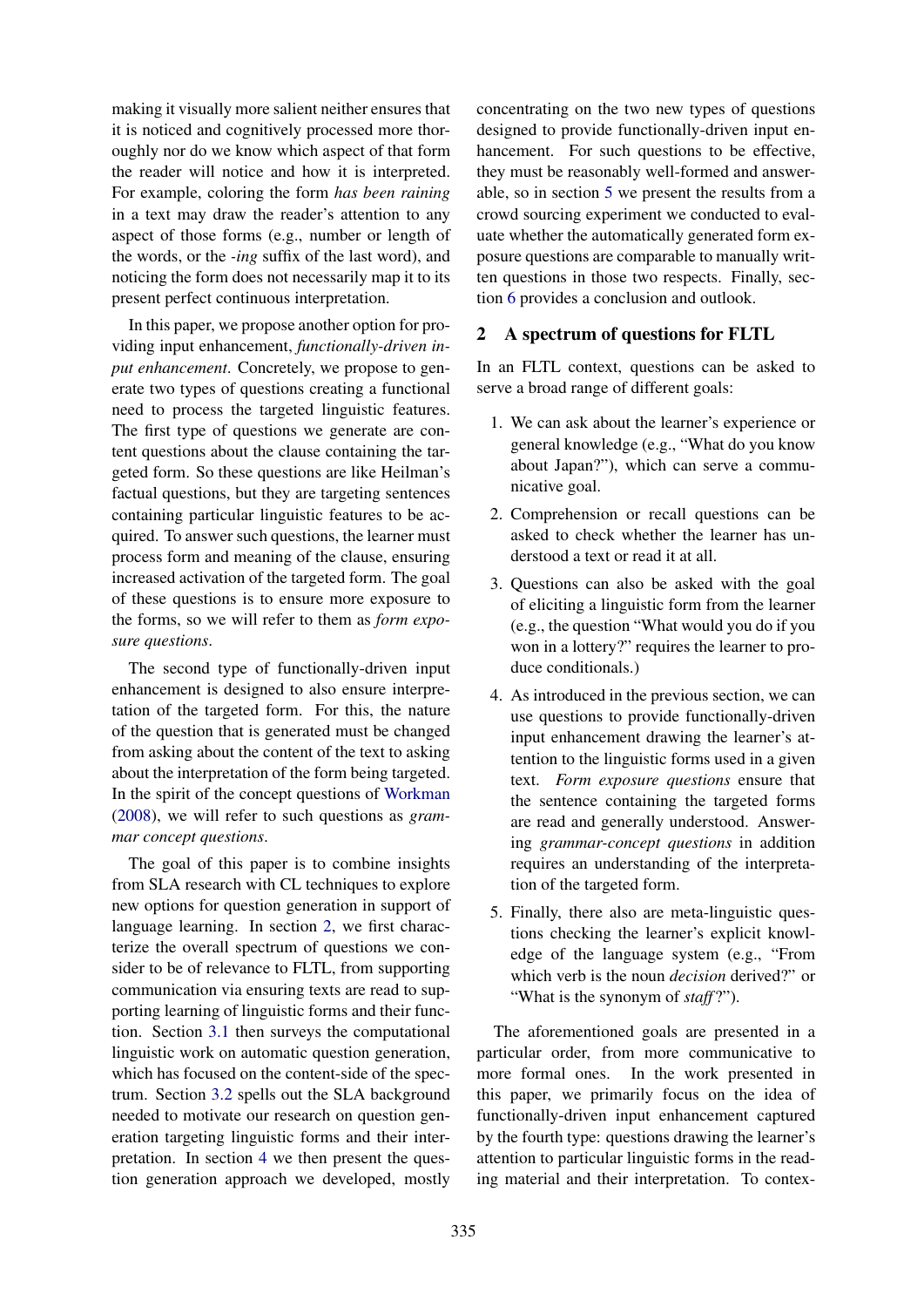tualize our approach, we first provide some background on automatic question generation and the SLA concepts grounding our proposal.

# 3 Background

### 3.1 Automatic Question Generation

A typical text-based Question Generation (QG) system consists of three components: target selection (sentences and words), generation of questions (and answers), and the generation of distractors, which is applicable for a multiple choice answer setup. Most of work on *target selection* follows a top-down perspective on the text: First, a set of suitable sentences is selected based on different criteria (e.g., Pino et al., 2008; Pilán et al., 2013). Then the target words or linguistic forms are selected within the set of suitable sentences (e.g., Becker et al., 2012). Given our focus on input enhancement for language learning, we instead pursue a bottom-up approach: Given one or more target linguistic forms (e.g., the passive voice, or the present perfect tense), we automatically select all the candidate sentences in a text containing the target forms, apply basic constraints to filter out unsuitable sentences (such as those containing unresolvable pronouns), and then generate questions to the remaining ones.

Once the target sentence has been selected, it can be used to *generate questions* targeting particular linguistic forms contained in the sentence. Heilman (2011) discusses the generation of factual, low-level questions suitable for beginner or intermediate students and gives a comprehensive overview of QG methods. Among the most prominent ones are: replacing the target form with a gap (Agarwal et al., 2011; Becker et al., 2012), applying transformation rules (Mitkov et al., 2006), filling templates (Curto et al., 2012), and generating all possible questions to a sentence and ranking them afterwards using a supervised learning algorithm (Heilman and Smith, 2009). Finally, QG is not an exception to the wave of neural networks, and Du et al. (2017) have recently approached automatic generation of reading comprehension questions on that basis. All of the mentioned QG systems either assess vocabulary or target reading comprehension, which contrasts with the focus of our work on functionally supporting focus on form in language learning.

*Distractor generation* is a separate complex task that has received some attention in the QG

community. It supports the provision of answers in a multiple-choice setup, and the choice of distractors is closely tied to what is intended to be assessed by the question. Traditionally, distractors are selected among words that are semantically related to the correct answer (Mitkov et al., 2006; Araki et al., 2016). Brown et al. (2005) select the distractors among the most frequent words that have the same part of speech as the correct answer. Pino and Eskenazi (2009) inform the distractor generation component by the wrong answers provided by the users of their system. Given that we do not focus on the multiple choice answer format here, distractor generation is not discussed further in this paper.

### 3.2 Relevant SLA concepts

*Attention*, *input*, and *form-meaning mapping* are key SLA concepts that are directly related to our work. We already saw in our introduction in section 1 that both meaning and form play important roles in SLA. Pushing this discussion one step further, work in the Input Processing paradigm (Van-Patten and Cadierno, 1993), based on Krashen's (1977) input hypothesis, provides several relevant studies showing that "learners process input for meaning before they process it for form" (VanPatten, 1990; Wong, 2001). However, Norris and Ortega (2000) argued that simultaneously directing the learner's attention to form and meaning in the input does not hinder L2 development or reading comprehension. Leow et al. (2008) came to the same conclusion after revisiting the methodology used in the replication studies mentioned above and conducting a new study. Their results did not show any statistically significant differences in comprehension between different intervention groups. Finally, a study by Morgan-Short et al. (2012) demonstrated that learners who attended to and processed linguistic forms while reading for meaning scored higher on comprehension than those only reading for meaning.

In line with the Noticing Hypothesis (Schmidt, 1990), the most straightforward way to draw the learner's attention to particular linguistic forms in a text is to increase their salience. As the metaanalysis of Lee and Huang (2008) shows, results on the isolated effect of visual input enhancement on L2 development has been mixed. One option for pushing this research further is to investigate other types of input enhancement and the combi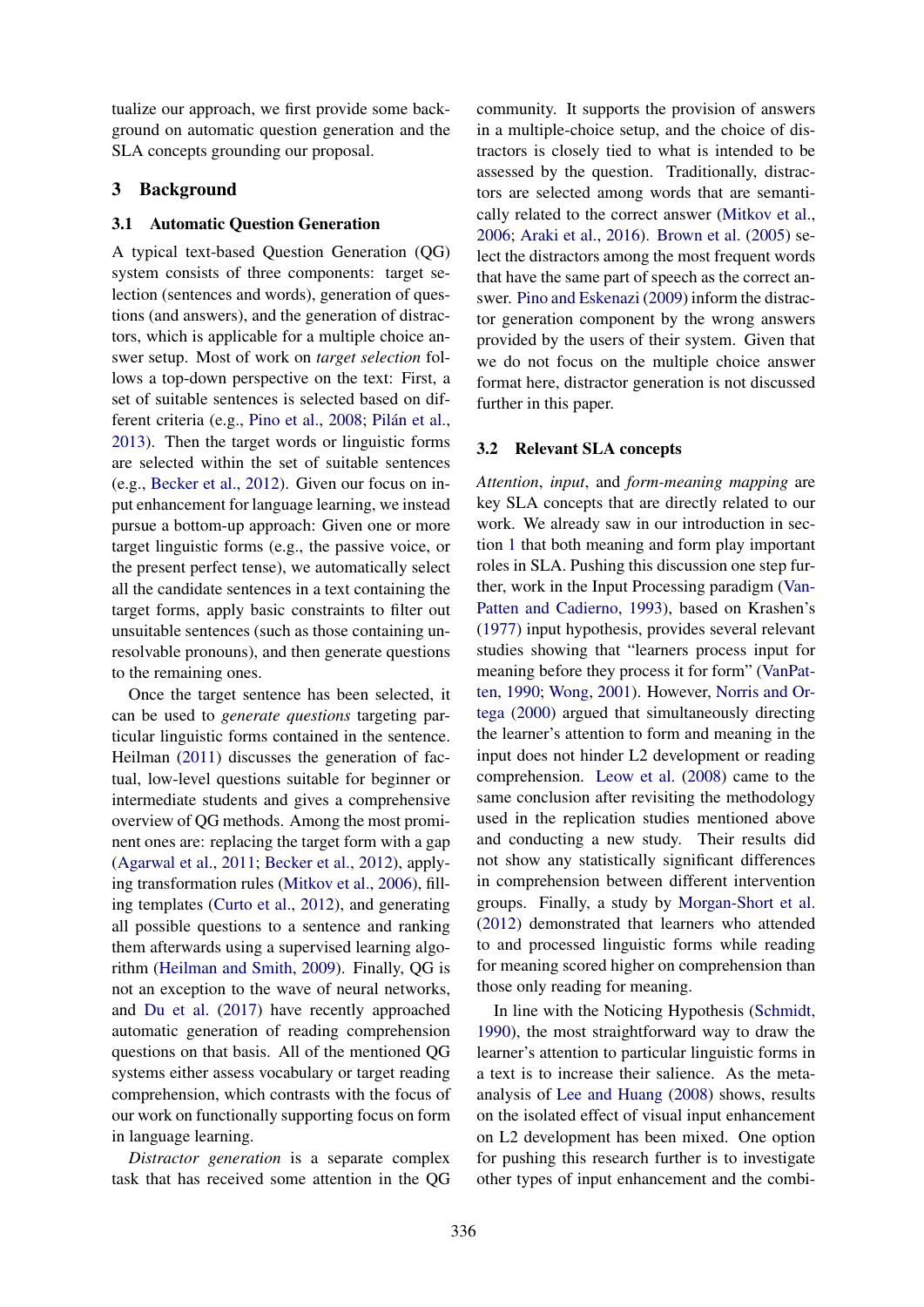nation of visual input enhancement with other input activities.

The Input Processing approach to SLA has given rise to a pedagogical intervention called *processing instruction* (VanPatten, 2004). Its goal is to ensure that learners make form-meaning connections during reading. This goes beyond textual enhancement, which only ensures noticing (Benati, 2016). One of the components of processing instruction, structured input practice, has been identified as particularly effective in fostering L2 development (VanPatten and Oikkenon, 1996; Benati, 2004; Wong, 2004). Structured input is "input that is manipulated in particular ways to push learners to become dependent on form and structure to get meaning" (Lee and VanPatten, 1995).

Structured input activities can be seen as an umbrella term for a wide range of language teaching techniques. They provide the learners with enriched input and prompt them to process and eventually produce the target linguistic forms. While in the original approach, the input enrichment and development of structured input activities is done manually, CL methods can support this process. We have developed a system for automatic input enrichment, FLAIR (Chinkina and Meurers, 2016), which supports retrieval of documents containing targeted linguistic features. The linguistic features covered by the system include the full set of grammatical constructions spelled out in the official English language curriculum of schools in Baden-Württemberg (Germany). On this enriched input basis, automating the generation of questions as structured input activities is the logical next step. In the next section, we spell out the different types of questions that we are able to generate automatically and discuss the algorithms and challenges behind their generation.

## 4 Generating questions for FLTL

As mentioned in section 3.1, most of the work on QG has dealt with vocabulary (Brown et al., 2005) and comprehension questions (Mostow et al., 2004), not on linguistic form and grammar. For approaches automatically generating exercises that facilitate grammar acquisition and practice, cloze sentences are the most ubiquitous type. They are generated by substituting the target linguistic form with a gap, and the challenge usually lies in the selection of good sentences and gaps (Becker et al., 2012; Niraula and Rus, 2015).

(1) The advisory group had a list of all the different territorial arrangements in the EU. (draw up)

Metalinguistic questions, which are designed to test learners' explicit knowledge of the language system, have not received much attention in the QG community. The reason probably lies in the fact that they require the use of a limited number of templates and only a minimal amount of NLP. Their frequent use by teachers is also widely criticized by educators and researchers alike, mainly because they do not serve a communicative goal. For example, in order to generate question (2), one would only need a POS-tagger and the WordNet database (Miller, 1995).

(2) From which verb is the noun *generation* derived?

To cover the whole spectrum of exercises facilitating the acquisition and practice of grammar, we also generate cloze and metalinguistic questions. However, the focus of the paper is on questions providing functionally-driven input enhancement, so we limit the discussion to those two types for space reasons.

#### 4.1 Form Exposure Questions

Form exposure questions focus on a particular linguistic form, which can either be part of the question or be expected in the learner's production. They can take the form of a *wh-*, yes/no, or an alternative question. For example, when asking a question about the source text (3), one can think of different linguistic targets: relative clauses, past forms of irregular and regular verbs, etc. Question (3a) is asked about the subject and targets the particle verb *brought in*.

- (3) Indeed, Semel and the media executives he brought in by all accounts turned a scrappy young internet startup into a highly profitable company that brought old-line advertising to a new medium.
	- a. Who turned a scrappy young internet startup into a highly profitable company? Semel and the media executives he

Generation We generate form exposure questions to subjects, objects, and predicates. The main linguistic form we focus on is the grammatical tense, so our form exposure questions target verbs and verb phrases.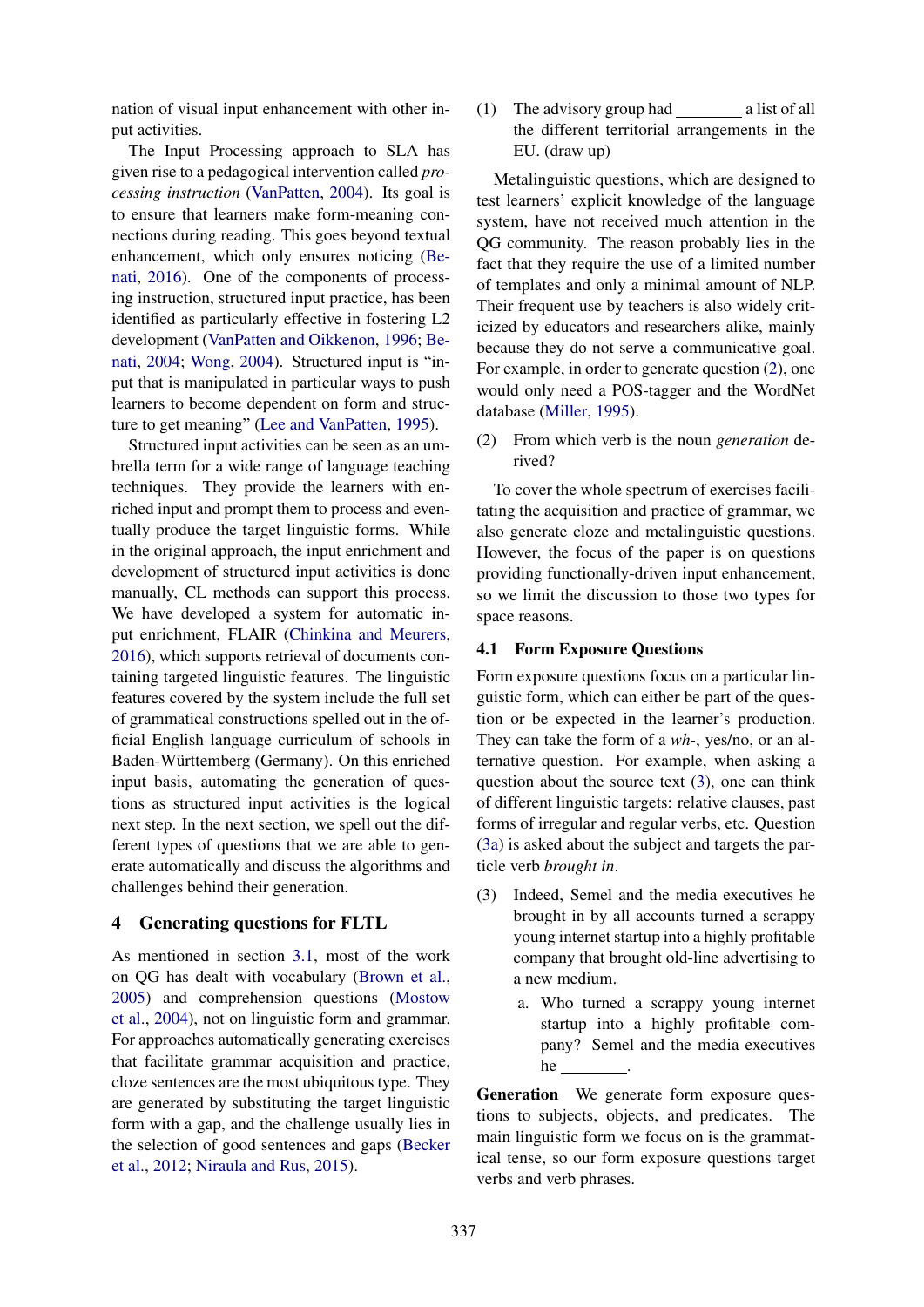We use the Java implementation of Stanford CoreNLP 3.7.0 for part-of-speech tagging, parsing, and resolving coreferences (Manning et al., 2014). After extracting a sentence or a clause containing the target form, we perform the following steps: adjust and normalize the auxiliaries, resolve pronouns and other referential expressions, and detect quotation sources, if any. Then the algorithm proceeds to detect specific syntactic components of the sentence, to modify them if necessary, and finally *transformation rules* are used to turn a sentence into a question. Let us inspect the algorithm for generating questions to predicates.

### A. Active

(e.g., *What have Chinese retailers done?*)

- 1) Insert the question word "What" at the beginning of the sentence.
- 2) Identify or generate an auxiliary verb.
	- If there is an auxiliary verb modifying the main verb, identify it.
	- Otherwise, identify the grammatical tense of the main verb and generate an appropriate auxiliary verb.
- 3) Move the auxiliary verb to right after "What".
- 4) Identify the grammatical form of the main verb and replace the rest of the sentence with the same form of the verb *do*.
- B. Passive

(e.g., *What happened to the staff?*)

- 1) Insert the question word "What" at the beginning of the sentence.
- 2) Identify the grammatical tense of the main verb and replace the whole predicate with the same form of the verb *happen* (including the auxiliary verb, if any).
- 3) Insert the preposition *to* left of the subject.
- 4) Remove the rest of the sentence.

In addition to generating questions, we also generate gap sentences (e.g., for particle verbs, *Chinese retailers have* \_\_\_\_\_\_ *staff.*). These question items can be used as fill-in-the-blanks or multiple choice exercises. In the latter case, one can ensure a deeper level of processing of the target linguistic form by having its synonym as the solution and semantically related words as distractors.

Challenges There is a two-stage process identifying the main syntactic components, POS- and dependency-based, and both of these are obligatory for the system to be able to generate a question. If there is an error, a syntactic component may not be detected. For instance, in example (4), *Skype* was identified as a verb by the statistical parser. Consequently, no subject was detected, and it was not possible to generate a question.

(4) Skype was snapped up by eBay Inc.

The most challenging case that results in generating ungrammatical questions is when the parser incorrectly identifies secondary parts of speech, which does not prevent the system from generating a question. Given the source text (5) below, the question (5a) was generated. The parse tree of the source includes the noun phrase *(NP (VBG meaning) (NNS fans))*, which was then identified as the subject of the sentence.

- (5) Internet access in the Communist-ruled island is restricted, meaning fans can not easily look up series and mangas on the web.
	- a. What can *meaning* fans not do? *Meaning* fans can not \_\_\_\_\_\_ series and mangas on the web.

Another type of error occurs when the coreference resolution component maps a referring expression to the wrong noun phrase. Given the source sentence (6), the program generated the question in (6a). *The manager* is resolved incorrectly as Dean Saunders instead of Chris Coleman.

- (6) Former Wales striker Dean Saunders says his country will struggle to hang on to Chris Coleman after their startling run to the Euro 2016 semi-finals and believes the manager could be tempted away soon.
	- a. According to the article, what could happen to *former Wales striker Dean Saunders*? Former Wales striker Dean Saunders could be soon.

In questions to subjects and objects, coreference resolution was originally used to determine the question word, *Who* or *What*. However, the error rate was high for rare names that occasionally occur in news articles at the beginning of sentences. Thus, we now combine the two question words in one question phrase *Who or what*. The English teachers we consulted preferred this solution over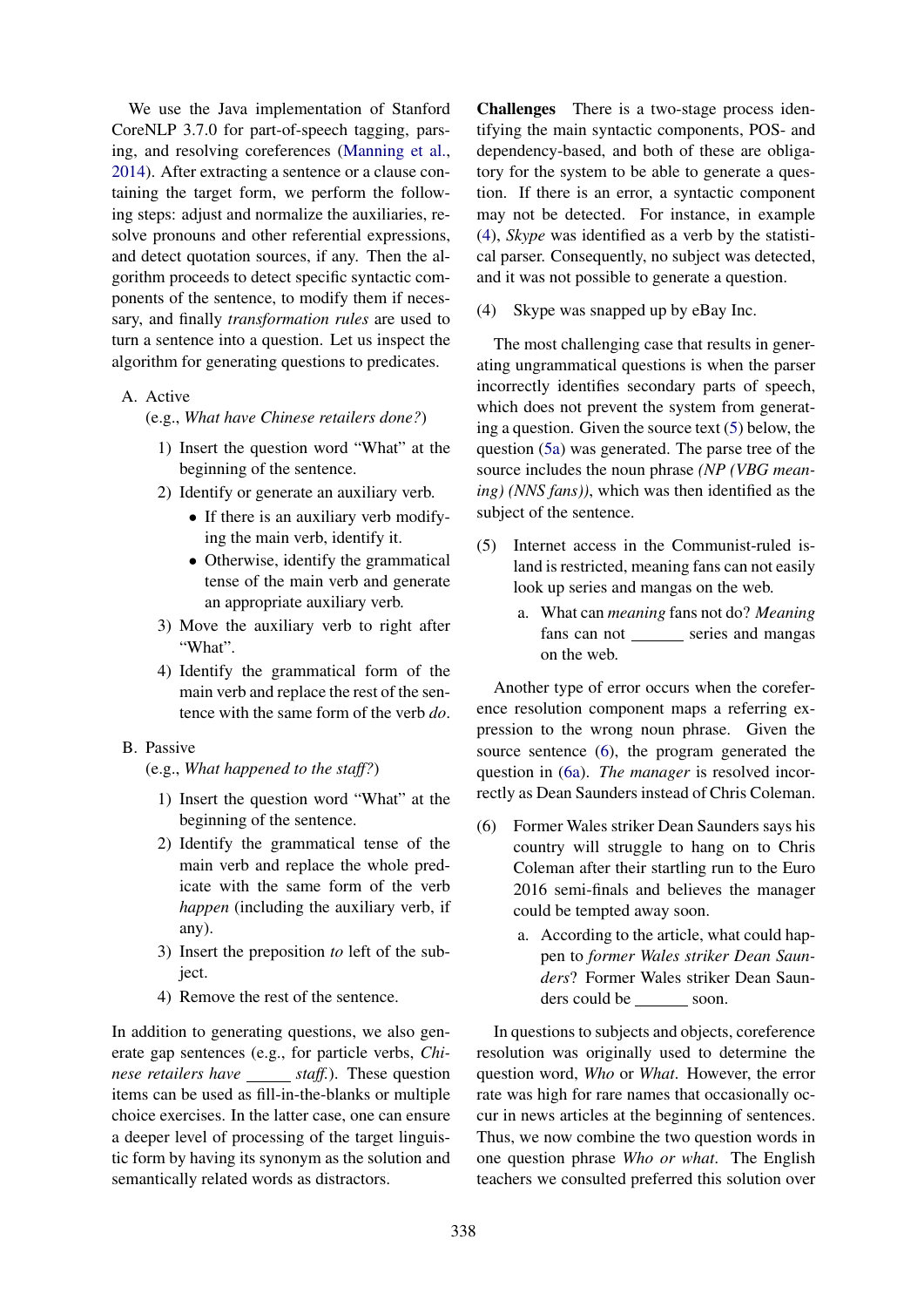erroneously generated question words. To further minimize the effect of errors caused by coreference resolution, we do not substitute the subject of a gap sentence with a pronoun, which often leads to repetition of subject noun phrases.

## 4.2 Grammar-concept Questions

When it comes to grammar, questions can either focus the reader's attention on the form or the meaning of linguistic forms. In addition to testing the learner's understanding of text, meaningdriven questions also help raise the learner's (meta-)linguistic awareness and read and learn the language in a focused way. Rephrasing and form manipulation is one example of such meaningdriven grammar questions. The passive voice, for instance, is normally substituted with the active voice (or vice versa) to make the learner make inferences based on its semantics.

Similarly, grammar-concept questions make the learner infer information by isolating defining semantic characteristics of linguistic forms. Once the grammatical concept of a linguistic form is broken down into a series of semantic statements, yes/no or alternative questions can be asked about each of these statements. Consider the following example by Workman (2008):

Sentence: He *used to* play football.

Concept: *Used to* expresses a discontinued past habit. It highlights the fact that the person does not do this anymore in the present.

# Concept questions:

- 1. Does he play football now? (No)
- 2. Did he play football in the past? (Yes)
- 3. Did he play once or often? (Often)

One important application of grammar-concept questions is scaffolding feedback. The questions can incrementally guide the learner towards task completion by scaffolding the use of correct forms. Grammar-concept questions then not only make the learners aware of the form but also guide them towards production.

Generation Depending on the linguistic form, we use different templates to generate the grammar-concept questions, and we transform the target verb into the appropriate tense form. $<sup>1</sup>$ </sup>

Let us take a closer look at the case of the present perfect tense. Its two key characteristics

are (i) the finished state of the action and (ii) the irrelevance of the exact time in the past when the action took place. The templates (7) and (8) are used for generating grammar-concept questions about these aspects.

- (7) Be-form subject still verbing (particle) (dir-obj) (indir-obj)? e.g., *Are Chinese retailers still cutting staff?*
- (8) Is it more important when exactly subject verb-past (particle) (dir-obj) (indir-obj) or that verbing (dir-obj)  $(indir-obj)$  took place at all?

e.g., *Is it more important when exactly Chinese retailers cut staff or that cutting staff took place at all?*

Since the correct answers are known for each template, they can be hard-coded there. As the templates show, a target sentence should always contain a subject and a verb. The particle element is there for the case of particle verbs, and the object elements are optional.

Challenges One limitation of the current implementation of grammar-concept questions is that without identifying the specific interpretation of a grammatical tense, we can only specify rather general templates, one or two per grammatical tense. The task of tense sense disambiguation (Reichart and Rappoport, 2010) is very relevant to our work and can facilitate the creation of more fine-grained templates. For example, in case of the past simple tense, one could also ask about the repetitive versus single occurrence of an action in the past; in case of the present perfect continuous tense, a question about the (in)completeness of an action would be plausible.

# 5 Comparing computer-generated and human-written questions

For questions to be effective in real-life FLTL, they must be reasonably well-formed and answerable. We therefore conducted a crowdsourcing study<sup>2</sup> to determine how automatically generated questions and manually written questions are perceived in those two respects.

We started with a corpus of 40 news articles and 96 questions written by Simón Ruiz, an English

<sup>&</sup>lt;sup>1</sup>For this step, we make use of the Java library https: //github.com/simplenlg/simplenlg.

 ${}^{2}$ For this study, we used the CrowdFlower platform: https://crowdflower.com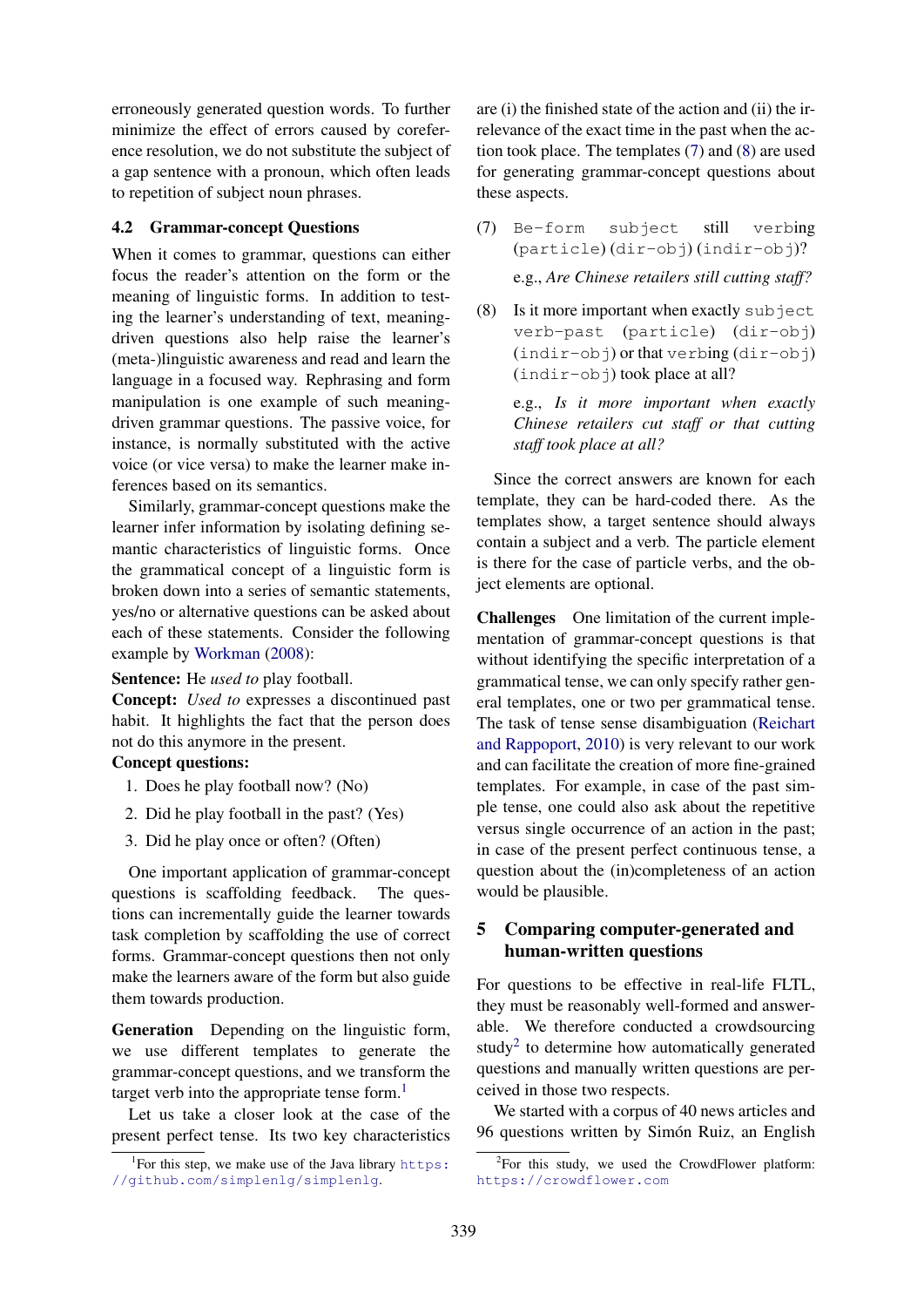teacher and SLA researcher, to test the learner's knowledge of particle verbs. We used the question generation approach introduced in section 4 and generated 69 form exposure questions to particle verbs. To obtain an equal number of questions for the experiment, we randomly selected 69 questions from the manually created ones.

The crowd workers were selected among proficient speakers of English. This requirement was enforced by a website functionality restricting participating countries, three so-called test questions asking the participants about their level of English and self-perceived reliability of their judgements, and other test questions assessing their proficiency in English, which we now turn to.

In a crowdsourcing experiment, test questions are crucial because they limit the set of workers to those satisfying the requirements and make it possible to verify they are paying attention and follow the instructions. To create test questions assessing the workers' proficiency in English, we first created eight ungrammatical or unanswerable question items as follows: We edited four out of the 27 human-written questions not used in the study and four automatically generated questions to make them either ungrammatical or unanswerable. To obtain test questions on the clearly grammatical and answerable side of the spectrum, we ran a pilot study and selected sentences rated high with a high agreement among the contributors. Four human-written and four computer-generated ones were chosen as good examples of well-formed and answerable test questions. In order for the crowd workers to be eligible to start judging non-test questions, they had to pass through the so-called quiz mode and achieve 70% accuracy on five randomly selected test question items.

We investigated whether computer-generated questions are on a par with human-written ones based on two criteria, well-formedness and answerability. In other words, whether the question is written in acceptable English and whether it can be answered given the information in the source text. In addition, we asked the crowd workers whether they thought the question was written by an English teacher or generated automatically by a computer. Concretely, each task presented to the crowd workers consisted of an excerpt from the source news text and the humanwritten or automatically-generated question. The workers were asked to answer four questions:

- 1. How well-formed is this question item? Is it written in good English? (5-point Likert scale)
- 2. Can this question item be completed with the information from the source text? (5-point Likert scale)
- 3. Please, answer this question in your words, in as few words as possible – based on the information from the source text. (free input)
- 4. Do you think this question was written by an English teacher or generated by a computer? (binary choice)

There also was an optional comment field.

Below you can find an example for a news excerpt (9) and the questions which were written manually (9a) and automatically-generated (9b).

- (9) "Scotland is a part of the UK," a spokesman for the European Commission said. "All parts of the UK should sort out what they want to do," he added, calling the options "speculation".
	- a. What did a spokesman for the European Commission say about the UK? He said that all parts of the UK should what they want to do.
	- b. According to a spokesman for the European Commission, what should all parts of the UK do? All parts of the UK should what they want to do.

We received 1,384 judgements by 364 crowd workers classified as reliable, who identified as proficient English speakers and passed the quiz mode with the test questions. On the wellformedness scale, the means were 4.53 for humanwritten and 4.40 for computer-generated questions. On the answerability scale, the means were 4.44 and 4.47, respectively. We calculated the intra-class correlation (ICC) for the contributors and got 0.08 and 0.09 for well-formedness and answerability, respectively. The low contributor ICC  $(< .1)$  implies that the contributors provided different ratings for different question items, so we can ignore the dependencies among the observations and did not need a multi-level analysis.

To find out whether the difference in ratings between computer-generated and humanwritten questions is statistically significant, we ran Welch's t-test. On the well-formedness scale, the results turned out to be statistically significant, but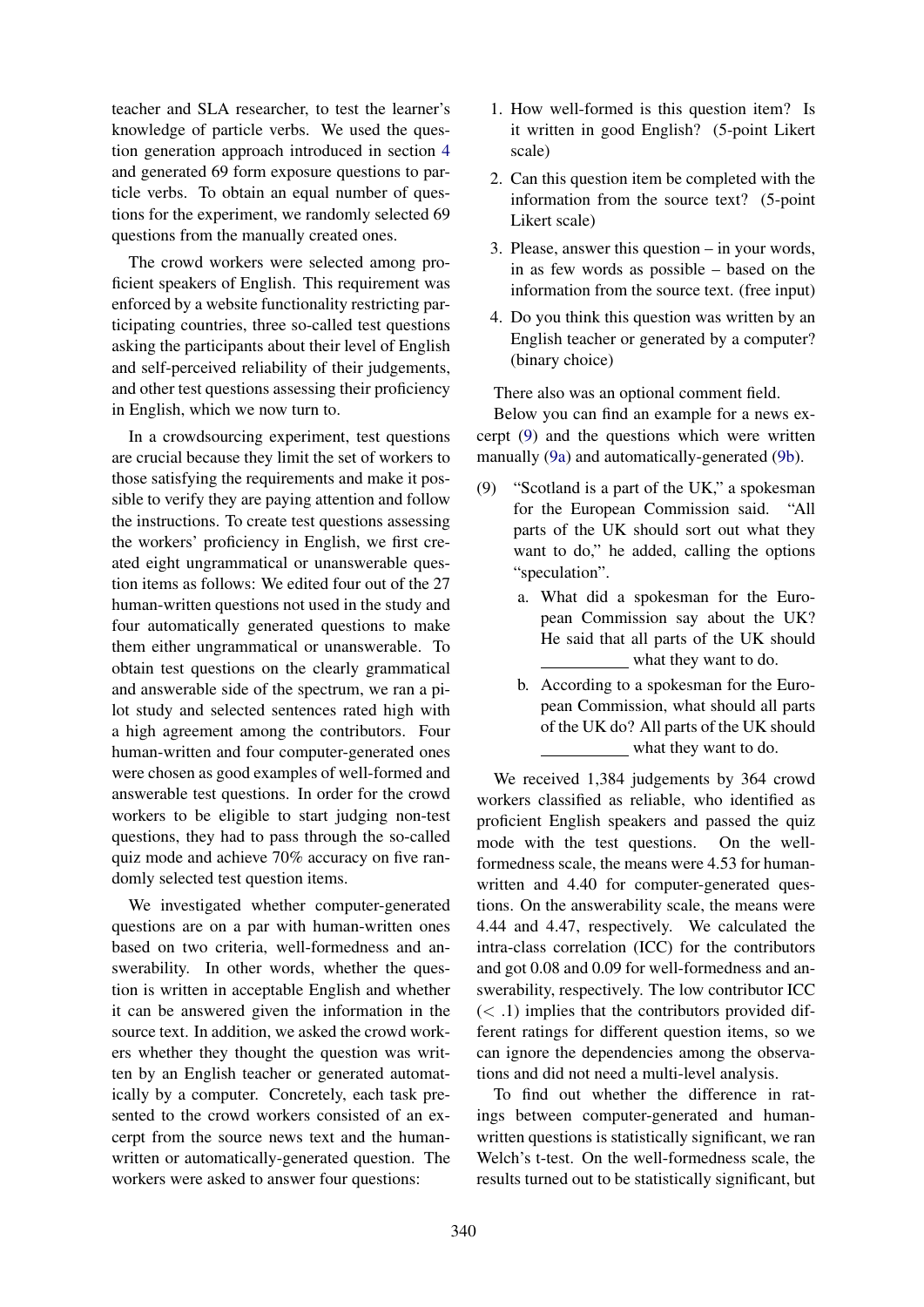the effect size was small:  $t(913) = 2.06$ ,  $p = .03$ , Cohen's  $d = 0.13$ . On the answerability scale, the results were non-significant:  $t(944) = -0.42$ ,  $p \geq 0.1$ , Cohen's  $d = 0.02$ .

However, the absence of evidence does not imply the evidence of absence. To test whether the computer-generated and human-written questions are equivalent in quality (well-formedness and answerability), we used Schuirmann's (1987) two one-sided test (TOST). The TOST is commonly used in medical research to determine if one treatment is as effective as another one. To prove our alternative hypothesis that computergenerated and human-written questions are comparable in quality, we needed to reject two parts of the null hypothesis:

- $H0_1$ : Computer-generated questions are inferior in quality to human-written ones.
- $H0<sub>2</sub>$ : Computer-generated questions are superior in quality to human-written ones.

In statistical terms, the null hypothesis is that there is a true effect larger than a Smallest Effect Size of Interest (SESOS) between the two samples (Lakens, 2014). For this task, we opted for an SESOS of 0.5, a medium effect size according to Cohen (1977), and an alpha level of .05 (Lakens, 2017). We used the R package TOSTER<sup>3</sup> to conduct TOST testing for equivalence of the samples. All results were statistically significant on both scales ( $p \leq .001$ ), so we could reject the null hypothesis (for more details, see Table 1).

| <b>Scale</b>                                             | t1 | $t_2$ | $p_1$ and $p_2$ | 90% CI         |
|----------------------------------------------------------|----|-------|-----------------|----------------|
| well-formed $\begin{array}{ l} 9.81 & -5.68 \end{array}$ |    |       | < 0.001         | [0.02; 0.22]   |
| answerable $\begin{vmatrix} 7.32 & -8.17 \end{vmatrix}$  |    |       | < 0.001         | $[-0.13;0.08]$ |

Table 1: Results of Schuirmann's TOST for equivalence of computer-generated and human-written questions. Effect size  $d = 0.5$ ; alpha = 0.05.

The results indicate that any difference in the ratings for well-formedness and answerability of the human-written and computer-generated questions is of an effect size smaller than the SESOS. In line with this finding, the contributors' answers guessing whether a question was written by an

English teacher or generated by a computer were similar for both question classes: 74% of humanwritten and 67% of computer-generated questions were thought to be written by an English teacher. Our goal at this stage was to identify whether the questions as generated can effectively be used on a par with manually written questions – which indeed seems to be the case.

### 6 Conclusion and Outlook

We discussed question generation for FLTL and proposed that, in addition to the typical focus of such work on meaning and understanding, questions can also play an important role for functionally-driven input enhancement. In line with the focus-on-form perspective in Second Language Acquisition research and the notion of structured input activities, such questions help the learner in processing relevant forms and draw form-meaning connections while engaging in a meaning-based activity.

We proposed two types of questions designed to provide functionally-driven input enhancement of a text. *Form exposure questions* serve to engage a learner in more thoroughly processing a sentence containing a targeted form. *Grammarconcept questions* require the learner to interpret the targeted form in addition to processing it. We discussed the transformation- and template-based question generation approach we implemented for this purpose and exemplified the approach for particular tenses and verb classes. To evaluate whether the automatically generated form exposure questions are up to real-life use, we compared the well-formedness and answerability of automatically generated questions targeting particle verbs to human-written questions of the same type. The crowd sourcing results suggest that the automatic question generation can meaningfully be put to real-life use in a system, thereby paving the way for an external evaluation in terms of the learning outcomes that can be achieved by a functionally-driven input enhancement approach.

Using NLP technology integrated in web-based tools to support the intervention, a large-scale randomized controlled field study can be set up and run over an entire semester or school year, which is significantly longer than typical interventions, but it is the time span in which real-life foreign language learning takes place. Crucially, such a setup can also include collection of measures of individ-

<sup>3</sup>https://cran.r-project.org/web/ packages/TOSTER/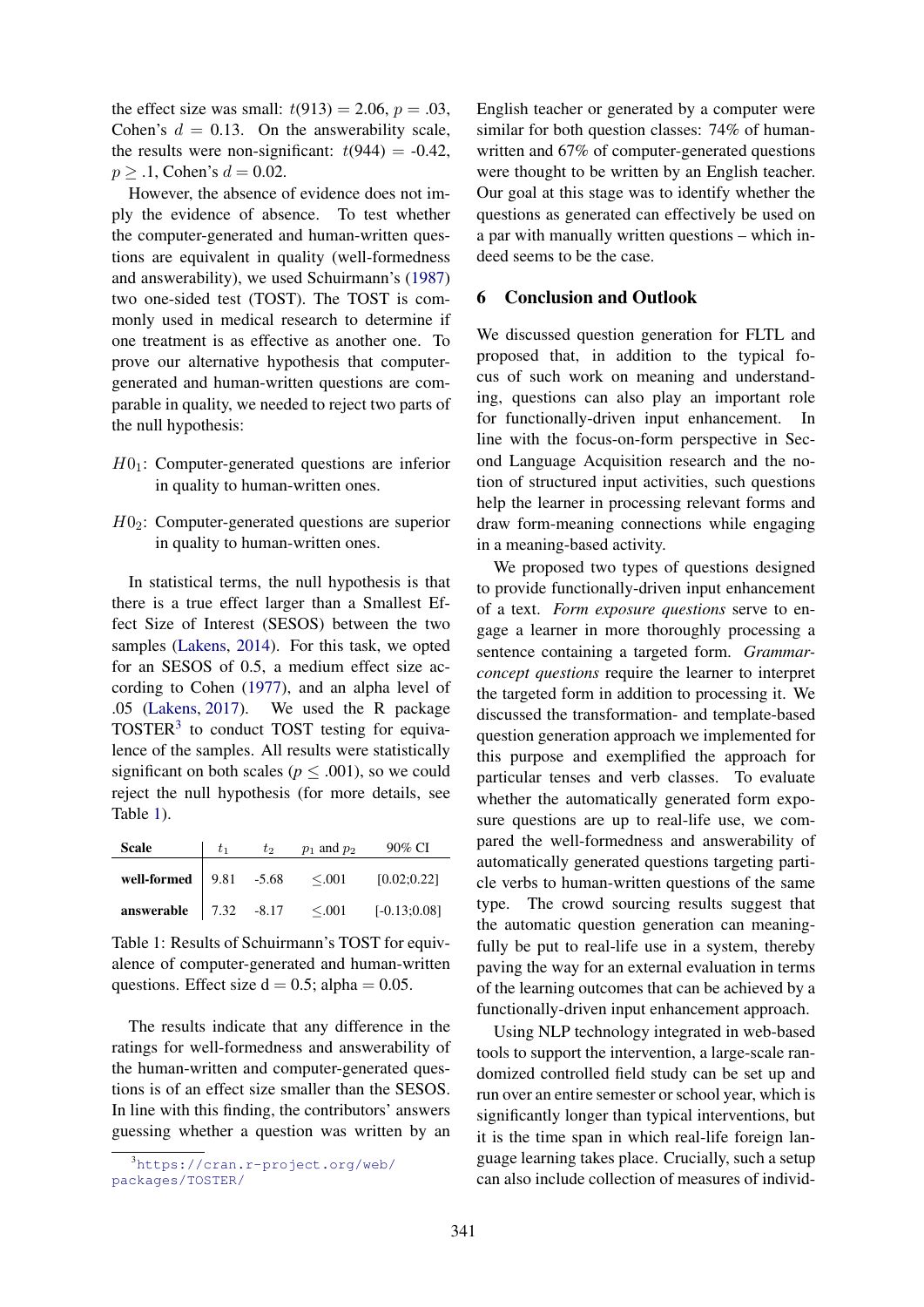ual differences and other relevant factors. For example, grammar-concept questions may be particularly valuable when the learner's first language does not have a particular linguistic form, as suggested by Workman (2008). The data from such an NLP-supported intervention study will stand to showcase the synergy that can result at the intersection of SLA and CL research (Meurers and Dickinson, 2017). In addition to empirically testing and advancing SLA hypotheses, the insights could further improve CL applications by integrating a learner model to parametrize the generation of questions for those target forms that are particularly relevant for a given user.

From the CL perspective, the task of generating such questions is feasible yet challenging and is interestingly intertwined with other NLP tasks. For instance, the tasks of named entity recognition and coreference resolution can be used to make questions more precise. However, there often is a trade-off between allowing for somewhat general phrases ("who or what" as a question phrase) and using a coreference resolution component with a suboptimal accuracy. We intend to explore this trade-off further in the future. In a similar vein, we also intend to develop filters to further reduce the number of generated questions that are suboptimal in terms of well-formedness, typically resulting from errors in parsing the sentence to be questioned.

In terms of conceptual outlook, there also are some issues we intend to pursue. When grammarconcept questions are asked, they may or may not draw the reader's attention to the target linguistic form, especially if semantic redundancy is present. The issue is exemplified by  $(10)$ .

- (10) John *used to* play football, but since moving back to Tuvalu doesn't do so anymore.
	- a. Does John still play football?

As the semantics of *used to* implies a discontinued past habit, the grammar-concept question shown in (10a) could be generated. However, the clause *doesn't do so anymore* has exactly the same implication, which can interfere with the learner noticing and processing the target linguistic form *used to*. This issue is reminiscent of VanPatten's Preference for Non-redundancy Principle (VanPatten, 2004). Short of changing the text as such, one option for ensure noticing of the relevant target is to combine the function-driven input enhancement with visual input enhancement. In practice,

automatic question generation here can be combined with automatic visual input enhancement (Meurers et al., 2010) by both asking a question about the semantics of a targeted linguistic form and highlighting it. Arguably, both types of input enhancement should be preceded by a text selection step that ensures a rich representation of the form to be targeted in the text. A linguisticallyaware search engine, such as FLAIR (Chinkina and Meurers, 2016), can provide automatic input enrichment to support teachers and learners in text selection.

In terms of practical plans, we plan to integrate automatic visual and function-driven input enhancement into the FLAIR system. Going further towards activity generation, it could also be attractive to provide an interface from input enrichment and enhancement tools to applications supporting activity generation, such as the Language Muse Activity Palette (Burstein et al., 2017).

#### Acknowledgments

This research was supported by the LEAD Graduate School & Research Network [GSC1028], a project of the Excellence Initiative of the German federal and state governments. Maria Chinkina is a doctoral student at the LEAD Graduate School & Research Network.

We would like to thank our LEAD colleagues Michael Grosz and Johann Jacoby for sharing their expertise and insights in the field of statistical analysis.

The crowd sourcing experiment was made possible by the manual gold-standard questions targeting English particle verbs, which are a part of the PhD research of Simón Ruiz. We are grateful to him for providing us with the questions and allowing us to use them in the experiment.

Finally, we would like to thank the anonymous reviewers and the organizers whose feedback helped us improve the paper.

### **References**

- Manish Agarwal, Rakshit Shah, and Prashanth Mannem. 2011. Automatic question generation using discourse cues. In *Proceedings of the 6th Workshop on Innovative Use of NLP for Building Educational Applications*. Portland, OR, pages 1–9. http://aclweb.org/anthology/W11-1401.
- Jun Araki, Dheeraj Rajagopal, Sreecharan Sankaranarayanan, Susan Holm, Yukari Yamakawa, and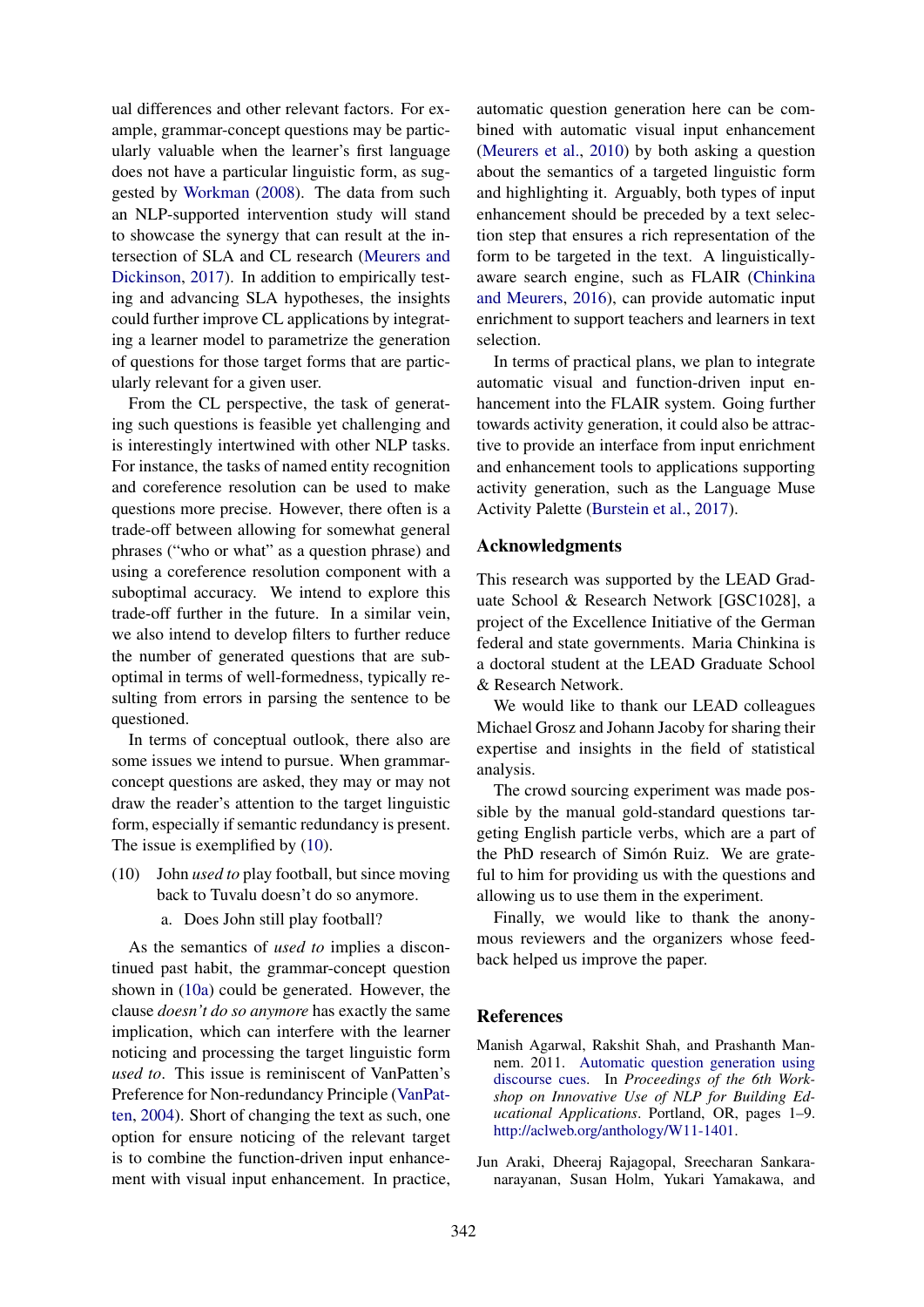Teruko Mitamura. 2016. Generating questions and multiple-choice answers using semantic analysis of texts. In *COLING*. pages 1125–1136. http://aclweb.org/anthology/C16-1107.

- Lee Becker, Sumit Basu, and Lucy Vanderwende.<br>2012. Mind the gap: learning to choose gaps Mind the gap: learning to choose gaps for question generation. In *Proceedings of the 2012 Conference of the North American Chapter of the Association for Computational Linguistics: Human Language Technologies*. Association for Computational Linguistics, pages 742–751. http://aclweb.org/anthology/N12-1092.
- Alessandro Benati. 2004. The effects of structured input activities and explicit information on the acquisition of the italian future tense. *Processing instruction: Theory, research, and commentary* pages 207– 225.
- Alessandro Benati. 2016. Input manipulation, enhancement and processing: Theoretical views<br>and empirical research. Studies in Second and empirical research. *Language Learning and Teaching* 6(1):65–88. https://doi.org/10.14746/ssllt.2016.6.1.4.
- Jonathan Brown, Gwen Frishkoff, and Maxine Eskenazi. 2005. Automatic question generation for vocabulary assessment. In *Proceedings of Human Language Technology Conference and Conference on Empirical Methods in Natural Language Processing*. Vancouver, British Columbia, Canada, pages 819–826. http://aclweb.org/anthology/H05- 1103.
- Jill Burstein, Nitin Madnani, John Sabatini, Dan McCaffrey, Kietha Biggers, and Kelsey Dreier. 2017. Generating language activities in real-time for english learners using language muse. In *Proceedings of the Fourth (2017) ACM Conference on Learning @ Scale*. ACM, New York, NY, USA, L@S '17, pages 213–215. https://doi.org/10.1145/3051457.3053988.
- Maria Chinkina and Detmar Meurers. 2016. Linguistically-aware information retrieval: Providing input enrichment for second language learners. In *Proceedings of the 11th Workshop on Innovative Use of NLP for Building Educational Applications*. San Diego, CA, pages 188–198. http://aclweb.org/anthology/W16-0521.pdf.
- Jacob Cohen. 1977. *Statistical power analysis for the behavioral sciences*. Academic Press, New York.
- Sérgio Curto, Ana Cristina Mendes, and Luísa Coheur. 2012. Question generation based on lexico-syntactic patterns learned from the web. *Dialogue & Discourse* 3(2):147–175. https://doi.org/10.5087/dad.2012.207.
- Catherine Doughty and John Williams, editors. 1998. *Focus on form in classroom second language acquisition*. Cambridge University Press, Cambridge.
- Xinya Du, Junru Shao, and Claire Cardie. 2017. Learning to ask: Neural question generation for reading comprehension. *arXiv preprint* https://arxiv.org/pdf/1705.00106.
- Michael Heilman. 2011. *Automatic factual question generation from text*. Ph.D. thesis, Carnegie Mellon University.
- Michael Heilman and Noah A. Smith. 2009. Question generation via overgenerating transformations and ranking. Technical report, DTIC Document.
- Stephen Krashen. 1977. Some issues relating to the monitor model. *On Tesol* 77(144-158).
- Daniël Lakens. 2014. Performing high-powered studies efficiently with sequential analyses. *European Journal of Social Psychology* 44(7):701–710.
- Daniel Lakens. 2017. Equivalence tests: A practical primer for t tests, correlations, and meta-analyses. *Social Psychological and Personality Science* .
- James F. Lee and Bill VanPatten. 1995. *Making communicative language teaching happen*, volume 1: Directions for Language Learning and Teaching. ERIC. https://doi.org/10.2307/328644.
- Sang-Ki Lee and Hung-Tzu Huang. 2008. Visual Input Enhancement and Grammar Learning: A meta-analytic review. *Studies in Second Language Acquisition* 30:307–331. https://doi.org/10.1017/s0272263108080479.
- Ronald P. Leow, Hui-Chen Hsieh, and Nina Moreno. 2008. Attention to form and meaning revisited. *Language Learning* 58(3):665–695. https://doi.org/10.1111/j.1467-9922.2008.00453.x.
- Shawn Loewen. 2005. Incidental focus on form and second language learning. *Studies in Second Language Acquisition* 27(3):361–386. https://doi.org/10.1017/S0272263105050163.
- Michael H. Long. 1991. Focus on form: A design feature in language teaching methodology. In K. De Bot, C. Kramsch, and R. Ginsberg, editors, *Foreign language research in cross-cultural perspective*, John Benjamins, Amsterdam, pages 39– 52.
- Christopher D. Manning, Mihai Surdeanu, John Bauer, Jenny Finkel, Steven J. Bethard, and David McClosky. 2014. The Stanford CoreNLP natural language processing toolkit. In *Proceedings of 52nd Annual Meeting of the Association for Computational Linguistics: System Demonstrations*. Baltimore, Maryland, pages 55– 60. https://doi.org/10.3115/v1/p14-5010.
- Detmar Meurers and Markus Dickinson. 2017. Evidence and interpretation in language learning research: Opportunities for collaboration with<br>computational linguistics. Language Learncomputational linguistics. *ing* S1(2). http://dx.doi.org/10.1111/ lang.12233.